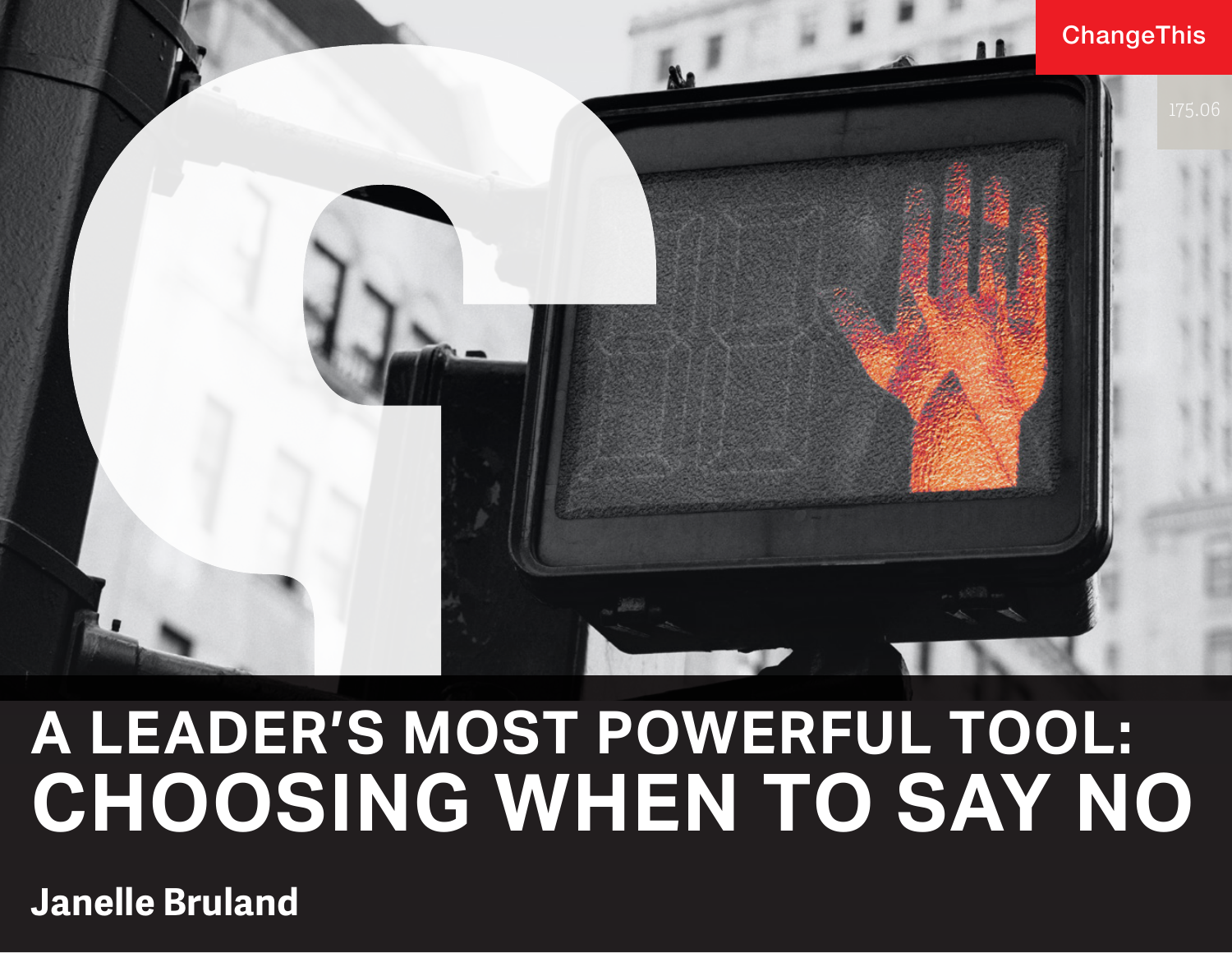# **"No should be one of the most important words in your vocabulary."**

It was a typical work day and I was at my desk working on a project for a couple of hours before heading into meetings for the afternoon. My phone rang and on the other end was a good friend of mine inviting me to lunch. I hadn't heard from this friend in some time and was delighted to hear her voice. She and I had one of those long-time, special friendships where you could be separated for months and when you got back together felt you didn't miss a beat. "Just a minute," I said. "Let me pull up my calendar and see when we can get together." The minutes stretched on as I poured over my calendar not able to find any open space for lunch this week, or the next week, or the next... I was so overscheduled, so jam-packed with back-to back events during and after work that I couldn't find a time to fit her in—for two months!

This seemingly small, yet very telling moment was a wake-up call for me. A dear friend who called at random looking to connect with me was going to have to be put on the back burner for two months, so I could fulfill all my other obligations. The realization of how absurd the situation was hit me hard. Because I had committed myself to so many things, I didn't have time to do something that was important to me. I obviously needed to do a better job of choosing when to say "no."

Isn't it funny that one of the most important words to say is also one of the hardest? One simple word: no. Yet, to say it brings up a flood of feelings—guilt, defensiveness, a fear of offending.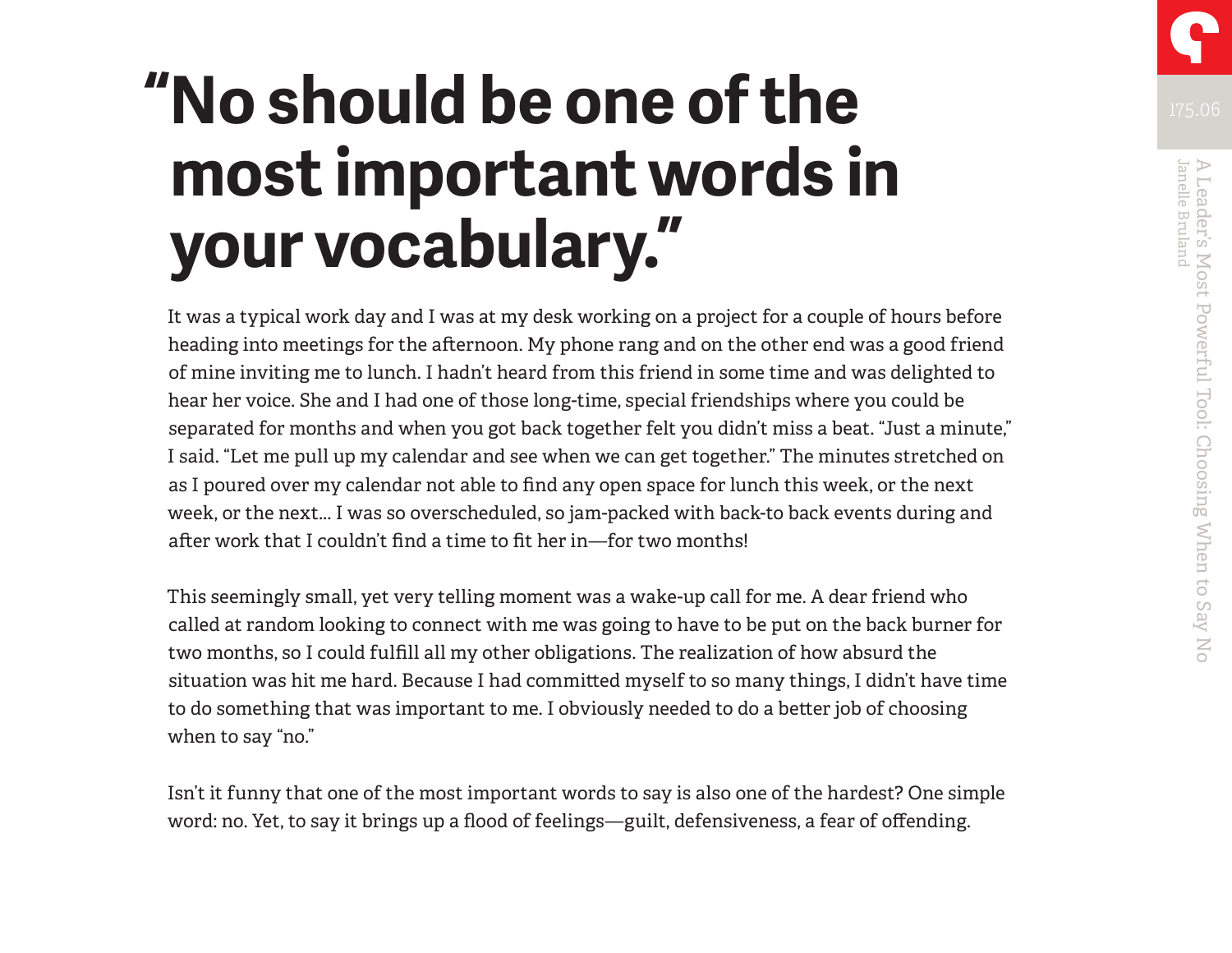Sometimes the feelings flash by so quickly we don't even notice what they are. We just know that we don't want to say that one little word. Yet, the ability to say "no," to set boundaries and build a structure that works for us, is one of the most important tools we can add to our arsenals to successfully create our best lives.

# **The Communication Tidal Wave**

There is no doubt about it. It is becoming increasingly difficult to separate ourselves from the onslaught of incoming communication and ceaseless activity that seems to come along hand in hand with success. Demands on our time stack up. People who need us invite us to their meetings and ask our opinions and for a minute or two we feel good about being able to help. But then, there comes an inevitable breaking point. Suddenly we find ourselves overworked, overcommitted and overwhelmed. If we were already headed that way, technology has added jet fuel to the journey. This barrage can derail the best laid plans and even keep us from making them in the first place.

Today, the average knowledge worker is interrupted every 10-12 minutes by some form of communication. And, during those 10-12 minutes we tend to interrupt ourselves at least twice to check email, phones, etc. This kind of schedule is the enemy of deep thought, the kind of strategic thinking we need to lead both in our businesses and our personal lives. In fact, in many ways, there is no separation between work time and everything else.

All of this is affecting all aspects of our lives and how we run our businesses.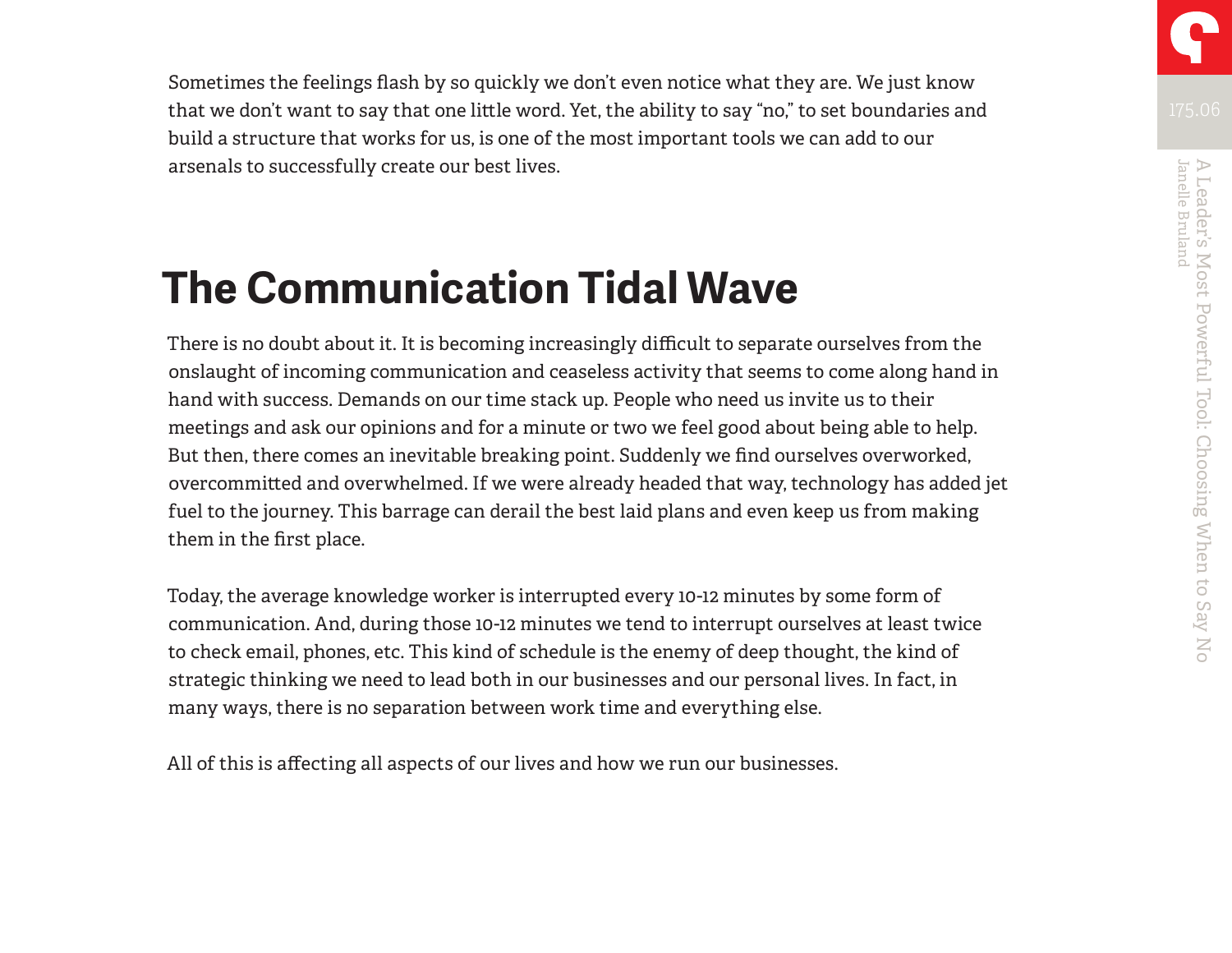Add to the communication tidal wave the problem I call "The Curse of Capability." If you are perceived to be a capable person, you probably get lots of calls asking you to donate your time to important causes. You'll be asked to sit on boards, attend meetings, and people will seek your wisdom and input. These are all good things, by the way, when you have the time, energy and interest in the mission you are asked to be involved in.

# **But I Love Saying "Yes"**

I'll be the first to admit that I am a leader who has struggled with creating boundaries myself. After all, who doesn't love saying "yes?" Who doesn't enjoy the look of gratitude, or relief on the face of the person who has asked the favor? Besides, saying "yes" can at times almost be a matter of pride. With the high bar I have always set for myself and my "I can do it all" attitude, I really thought I could do it all. So, of course, at one time in my life I always said "yes."

As my business grew and gained traction, and I was out networking and involved in the community, my face—my brand–became well established. The more frequently I got involved

One simple word: no. Yet, to say it brings up a flood of feelings—guilt, defensiveness, a fear of offending.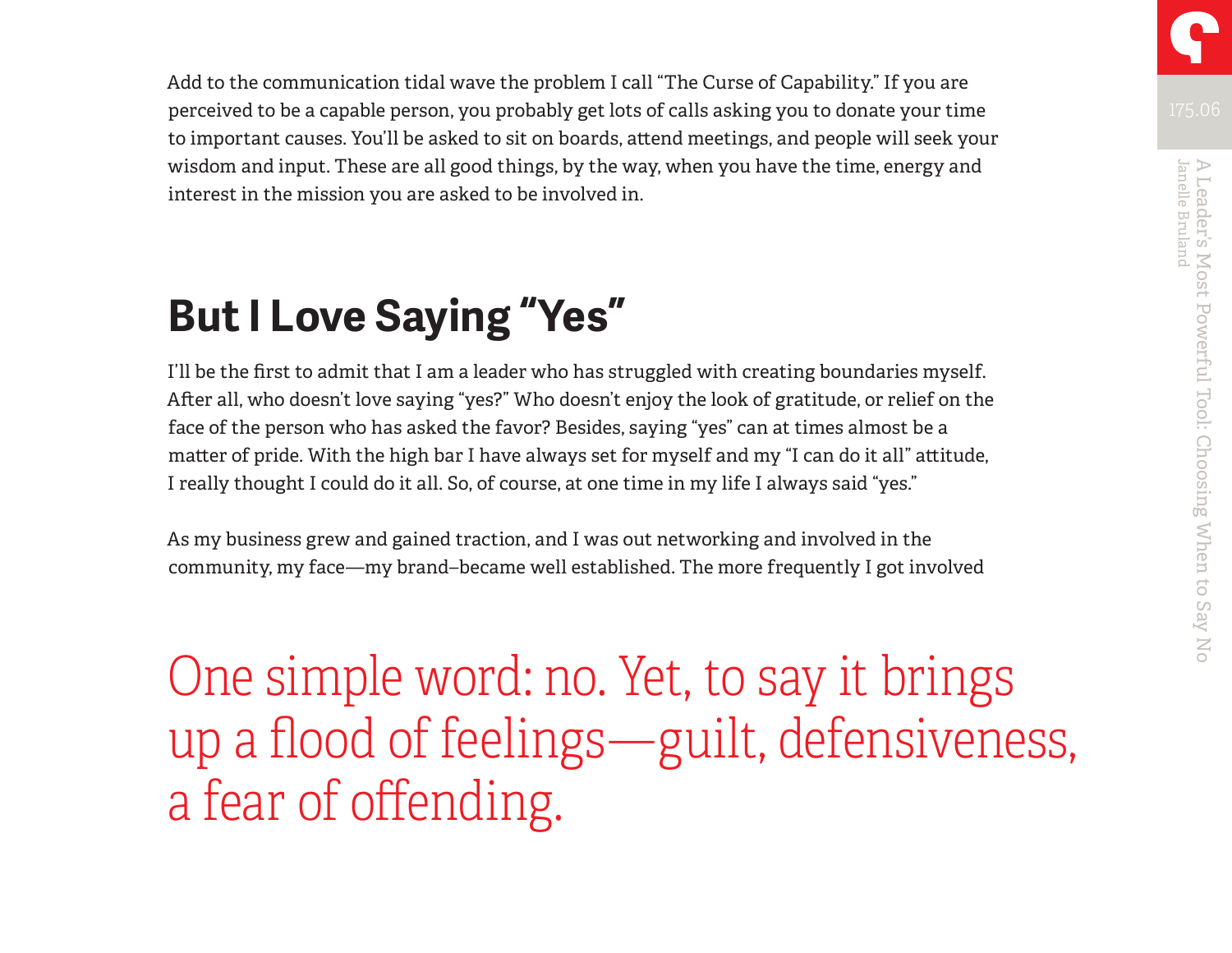in community activities and nonprofit organizations, the more I was recognized. Besides, those activities were fun for me and being involved was very rewarding. It wasn't only about me wanting to always say "yes." But as a result of my frequent participation, I was asked more and more to be involved in this event, serve on this board, and attend that luncheon.

I loved to help, to bring value, to say "yes," and there are so many good things out there to be a part of. Along with this myriad outside opportunities to serve and help, I was also helping regularly in my children's schools while serving on two community boards and on our international industry board. I was doing all of this while running and growing my service business. I really thought I could do it all, and I did for a while before realizing that it wasn't sustainable.

Not being able to schedule lunch with my friend was that small yet significant moment that finally pushed me over the edge. The way I was living my life wasn't working. Simply put, I couldn't "do it all." Another thought occurred to me at that moment: who says I have to "do it all?"

We high achievers are driven and want to accomplish things, and because of that, we find it easy to get caught up in doing more and more. However, if we aren't careful, we will miss out on the very things that matter most to us.

I said "yes" so much. I wanted to. It felt good. It made people happy. It made me happy—for a while. That is, until I realized I had loaded my plate up so high that it was in danger of toppling over, taking me down with it.

I learned that saying "yes" to everything was not the path to true success. In fact, if I wasn't careful, it could become my undoing. Instead I needed to understand when and how to say "no."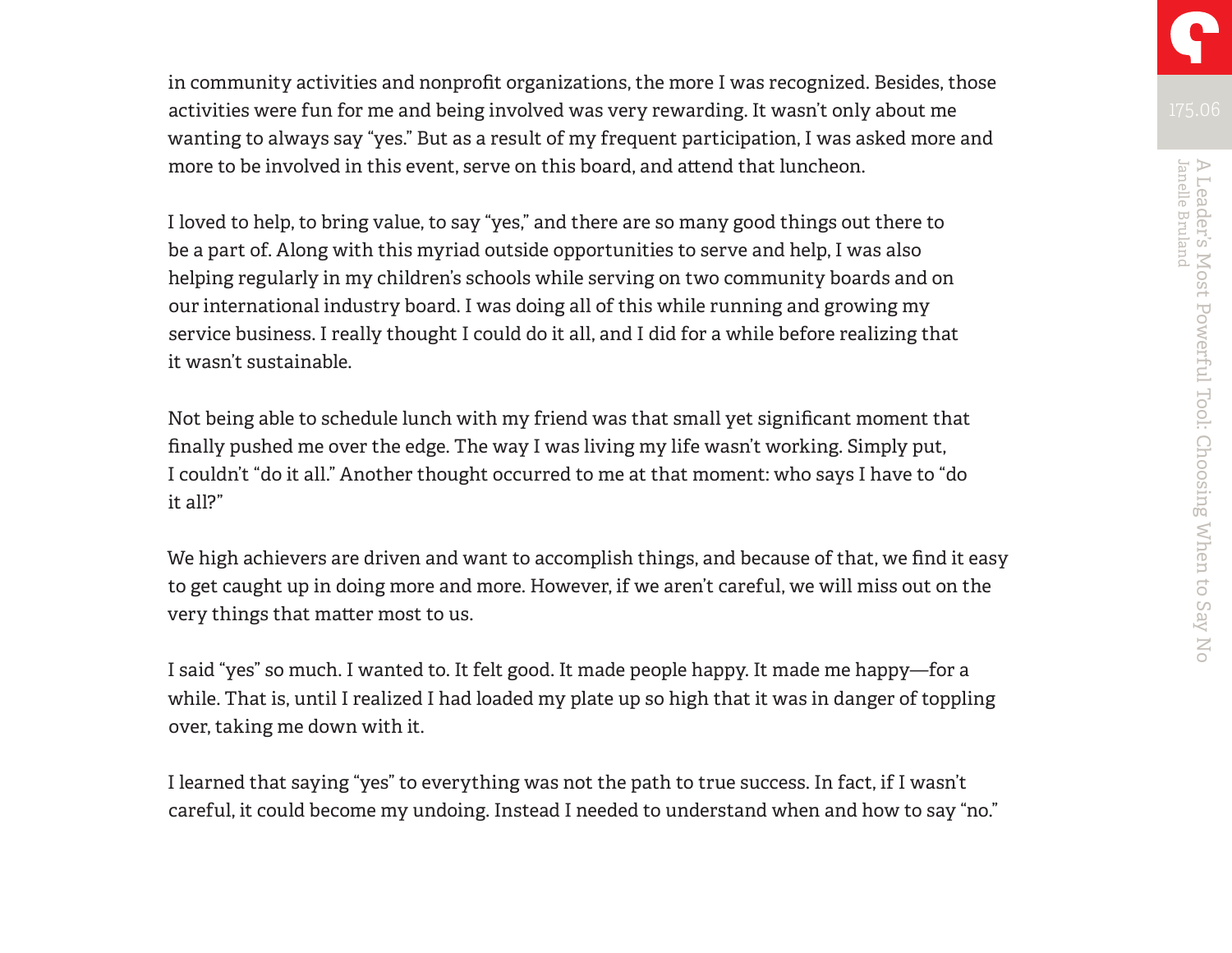# **You Can Learn to Say No**

Let's face it: there is only so much time in a day. We all have the same 24 hours– it is up to us to be intentional in how we use them. Part of this intentionality came when I realized that everything we say "yes" to means saying "no" to something else. Think about that. It is so important I need to say it again.

Everything we say "yes" to means saying "no" to something else.

What a tragedy it would be to get so caught up in saying "yes" to everything that comes along, that without knowing it you take away precious time from your most important priorities. Yet this happens so easily that oftentimes we don't even notice. It's subtle.

Great leaders that we admire have, for the most part, figured this out. Saying no doesn't mean you don't care. Saying no doesn't mean you are not capable and able to help. It simply means you can't help right now and still do all the things you have already committed to.

The great Warren Buffett has a powerful quote about the importance of saying no:

"The difference between successful people and really successful people is that really successful people say 'no' to almost everything."

Buffett, chairman and CEO of Berkshire Hathaway, is one of the wealthiest and most successful people in the world. Most impressive to me is that he is among one of the greatest philanthropists as well, having given over \$30 billion to charity.

When we think of the most successful leaders in the world, we are usually thinking about all the remarkable things they "do." What we don't think about is all the things they "don't do" in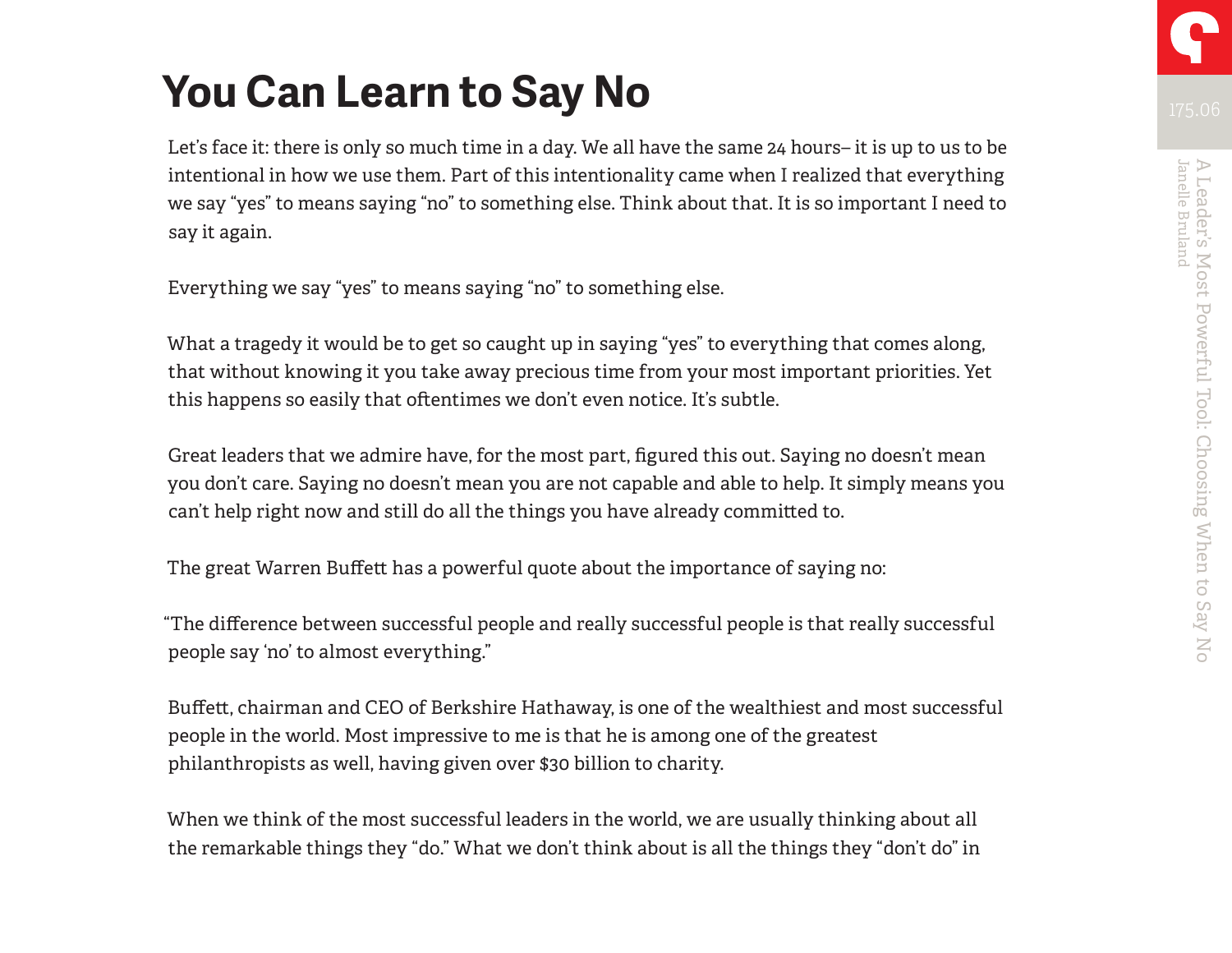order to accomplish their extraordinary results. With the amount of demands on him every day, Buffet learned early on about the value of time and mastered the art of defining his top goals and setting boundaries around them.

He even implemented a rule he calls the 25/5 rule. Buffett's 25/5 rule emerged from a story his personal pilot, Mike Flint, told to the late Scott Dinsmore, motivational speaker and founder of Live Your Legend. Dinsmore shared the story with his audiences and it's taken off as an effective goal-setting technique.

When we think of the most successful leaders in the world, we are usually thinking about all the remarkable things they "do." What we don't think about is all the things they "don't do" in order to accomplish their extraordinary results.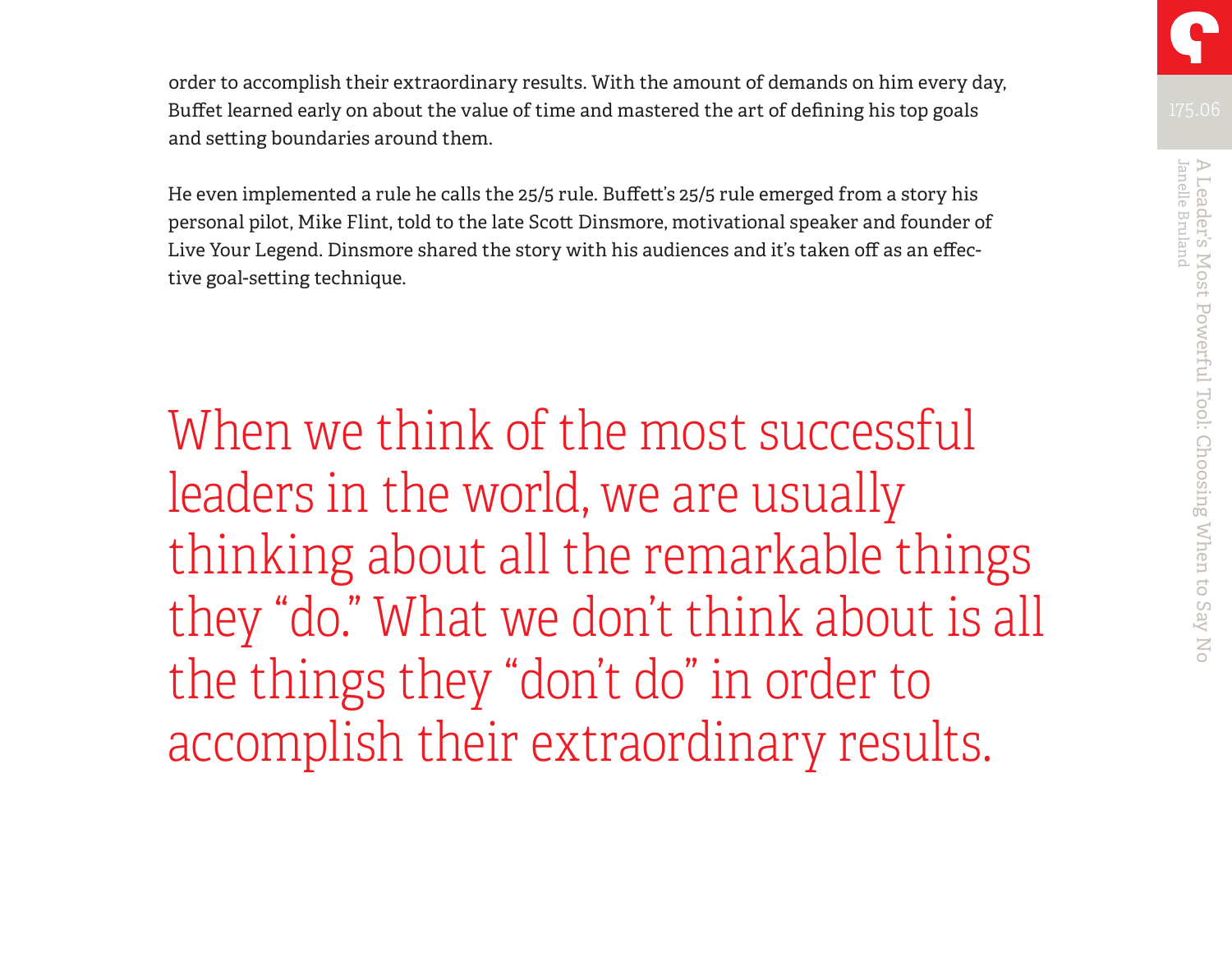According to the story, Flint was talking with Buffett about his career priorities and Buffett had him go through a three-step process. It is a technique that we all can use. First, list your top 25 goals. Then, circle your top five; and cross out the rest. Most people presume that you should focus on the top five and from time to time on the remaining ones. On the contrary, Buffet suggests crossing the remaining 20 off the list altogether. Yes, eliminate them entirely. Then make your Top Five Plan and get working on them right away. He believes that if one has too many priorities, they really have no priorities. Focus instead only on your top priorities, giving them all your attention and energy.

## **What Do You Need to Stop Doing?**

I had the privilege of meeting one of my favorite business authors and speakers, Jim Collins, several years ago when he delivered a keynote at a conference I attended. He spoke on principals from his *New York Times* best-selling book *Good to Great*. One of them was his recommendation to have a "stop doing list."

Collins asked, "Do you have a 'to do' list? Do you also have a 'stop doing' list? Most of us lead busy but undisciplined lives. We have ever-expanding 'to do' lists, try to build momentum by doing, doing, doing—and doing more. And it rarely works. Those who built the good-to-great companies, however, made as much use of 'stop doing' lists as 'to do' lists. They displayed a remarkable discipline to unplug all sorts of extraneous junk."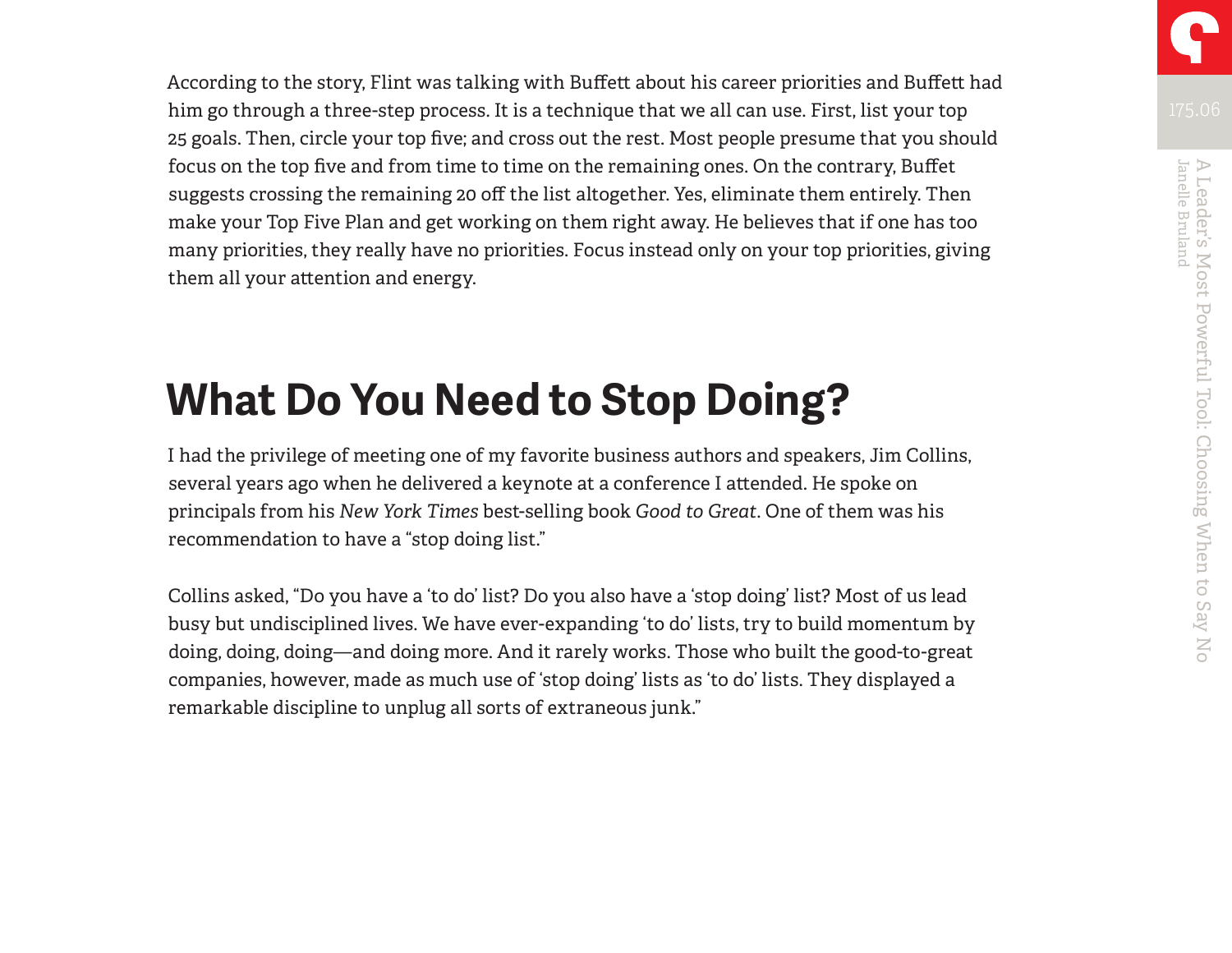I have adopted this discipline in my own life, making a point to eliminate unnecessary tasks and narrow down my "to do" list to my top priorities. Here are the top five items I have learned to say "no" to:

- **1. The opportunities that come up that I'm not completely passionate about.** When we choose to participate in something, we should be excited to be involved, not doing it out of guilt or obligation.
- **2. The things that are not aligned with my core values and priorities.** To stay true to our values, our words, behavior, and actions must be in line with our beliefs.
- **3. To those requests that are not in my wheelhouse.** Often, we are asked to do things that truly belong on someone else's "to do" list. Be sure to pass on those, or delegate them to a more appropriate person.
- **4. To the things that drain me of energy.** Our time should be spent on activities that we enjoy and give us energy, not deplete it.
- **5. To relationships that are unhealthy.** We will never be our best if we are constantly having to lift ourselves up from interactions with unsupportive or negative people. Eliminate these relationships.

It is not on my list of five, but I have also learned to say no to living a reactive life. I have learned that I don't have to answer every phone call or text in real time, especially if I am involved in something else that requires my undivided attention. These days, I don't wake up in the morning and turn my electronics on first thing. I schedule a time to start reading and responding to emails and phone messages and, as much as I am able to, I stick with it.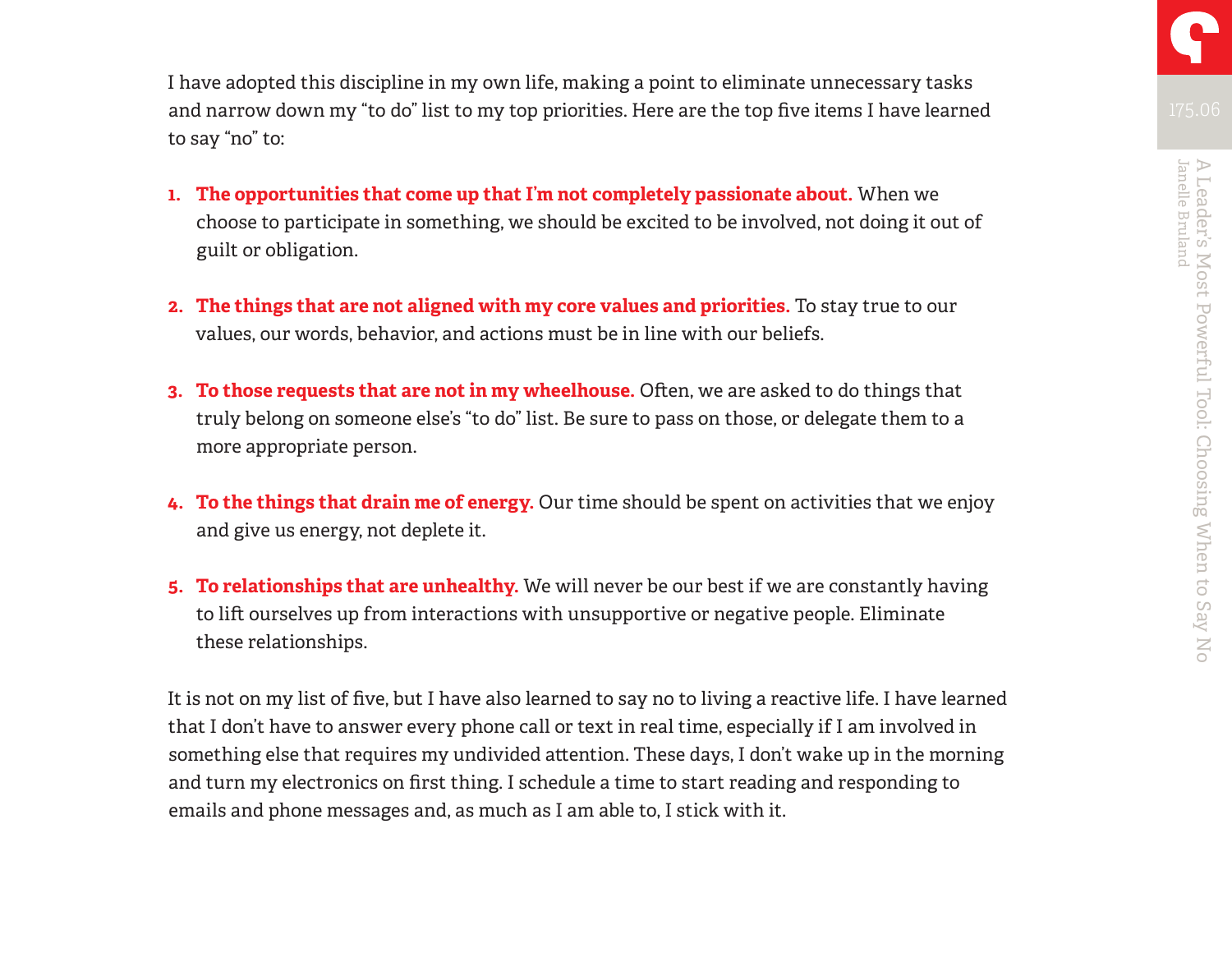I had to learn how to do this. I realized one day that I wasn't doing anybody any favors by responding at light speed to every piece of communication. I do want to be responsive, but I want those responses to be thoughtful. Managing to do that on a daily basis requires me to be vigilant about how and when I respond. Bottom line: If you are going to manage your life you must manage your technology, and say no to it, at least for now. I know. Easy to say. Difficult to do.

If you are like me and find yourself having a hard time saying "no," listen up. To have the successful life you desire, you must be disciplined to say "no" more than you say "yes." Prioritize. Figure out what really matters. Then build your life and schedule around those things and those things only.

I do want to be responsive, but I want those responses to be thoughtful. Managing to do that on a daily basis requires me to be vigilant about how and when I respond.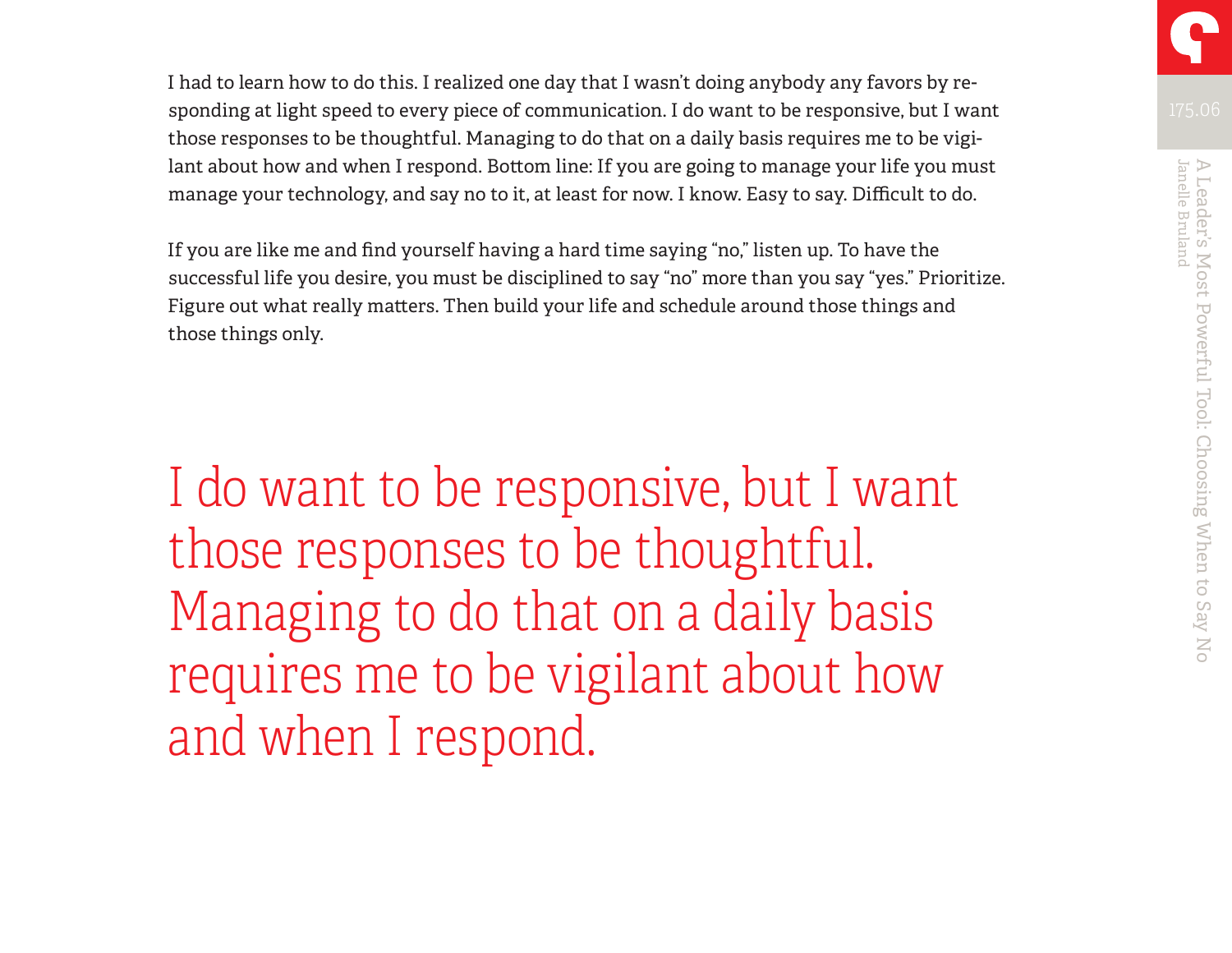# **Pick Your Passion**

You will find yourself faced with these yes/no decisions daily. As time and resources are limited, you will find that you will have to say "no" to most things that come up, in order to say "yes" and remain focused on what matters most to you.

We are often easily distracted by new "shiny" things, some even call it Shiny Object Syndrome (SOS). If you are prone to this, be aware. You have the power of choice. When the next shiny object comes your way, choose to do the following: Stop. Evaluate. And only say "yes," if it is something that you are passionate about, and that aligns with your priorities and goals. Otherwise say no. And don't second guess yourself or feel guilty about it.

And, when you say no, do it politely. Somebody thought enough of you and your ability and knowledge to ask you for your presence and your opinion. Be kind but firm. Hold your ground but do it with grace. Think about who else in your circle that you could recommend who might be perfect for the project.

Like most people, I have a lot of interests and passions. I am passionate about growing leaders, bringing value to business entrepreneurs and executives, and showing them how to break free to lead lives of legacy and significance. In addition, I am passionate about helping women who need help emerging from difficult situations so that they can live their best lives. These societal needs are something I believe I can help with, and they align with my values and priorities. I should be dedicating my time and effort to these things, thereby allowing others with different passions to give to what matters to them.

I have a doctor colleague who is very passionate about protecting salmon so that they can thrive in our waters. Another friend of mine spends volunteer hours keeping animals out of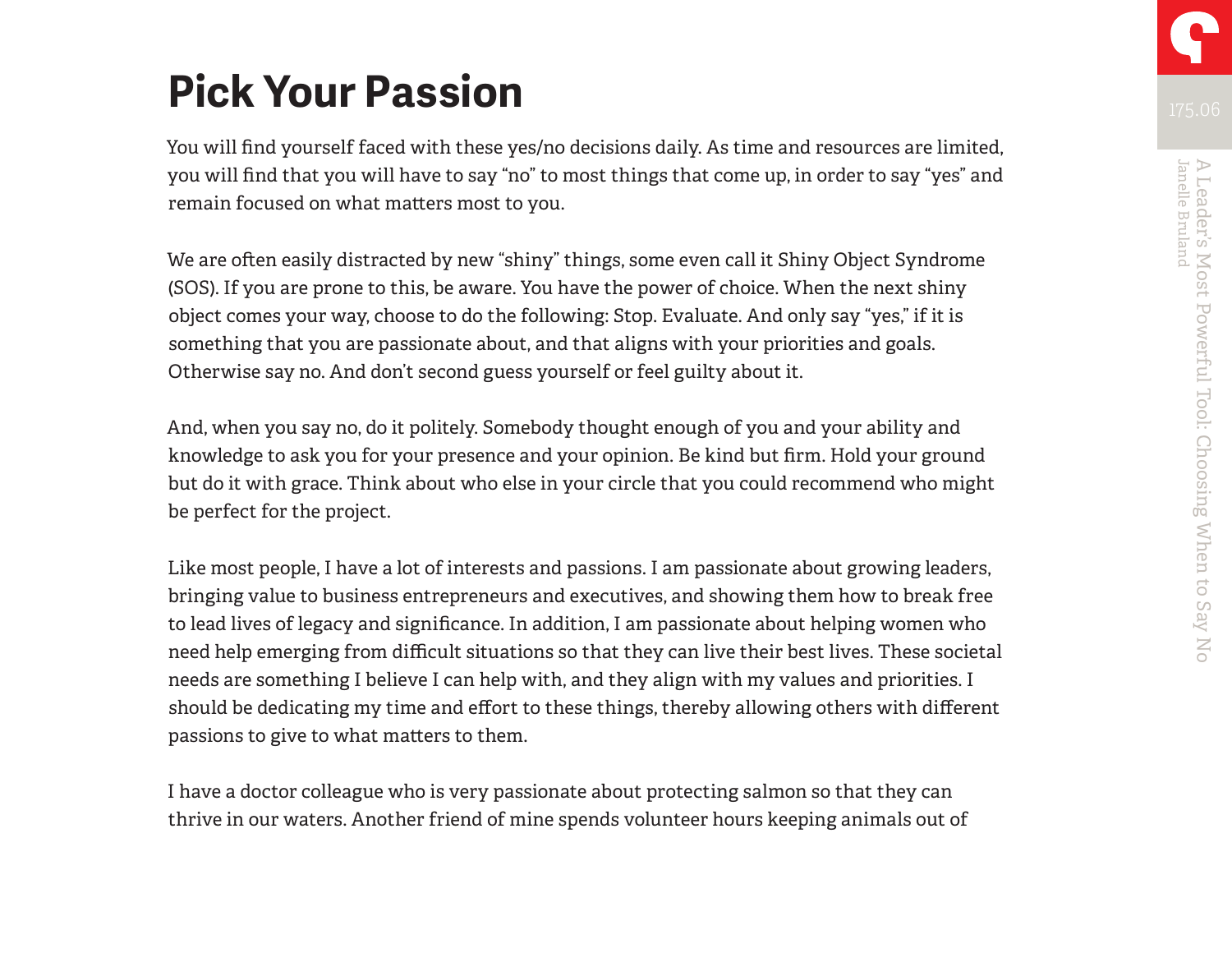shelters and finding them good homes. Yet another is dedicated to a life of politics, to ensure businesses have the freedom to grow and thrive in our community.

The Success Lie<sup>TM</sup> led me to believe that I needed to say "yes" at all times, or else. This just wasn't true. Understanding when to just say "no" has been a key learning experience for me and has led to days of better balance and higher results. It still can be hard to say no, but it is getting easier.

Not too long ago I took a call from a colleague asking me to participate in a brainstorming session for a local fundraiser. It sounded intriguing and was something I would enjoy. Where in the past I would have automatically said "yes," this time I paused, realizing that agreeing to participate would compromise other commitments I had already made. Even though it was a great cause, I realized that someone else would need to join the session. I just couldn't take it on and fulfill all my other obligations. I graciously declined.

And it was ok—my saying "no" to a request didn't mean the world was going to end.

Want to have a more successful, productive, and enjoyable life? **Figure out what you need to say no to, and then spend more time on a smaller number of commitments and really giving them your all.**